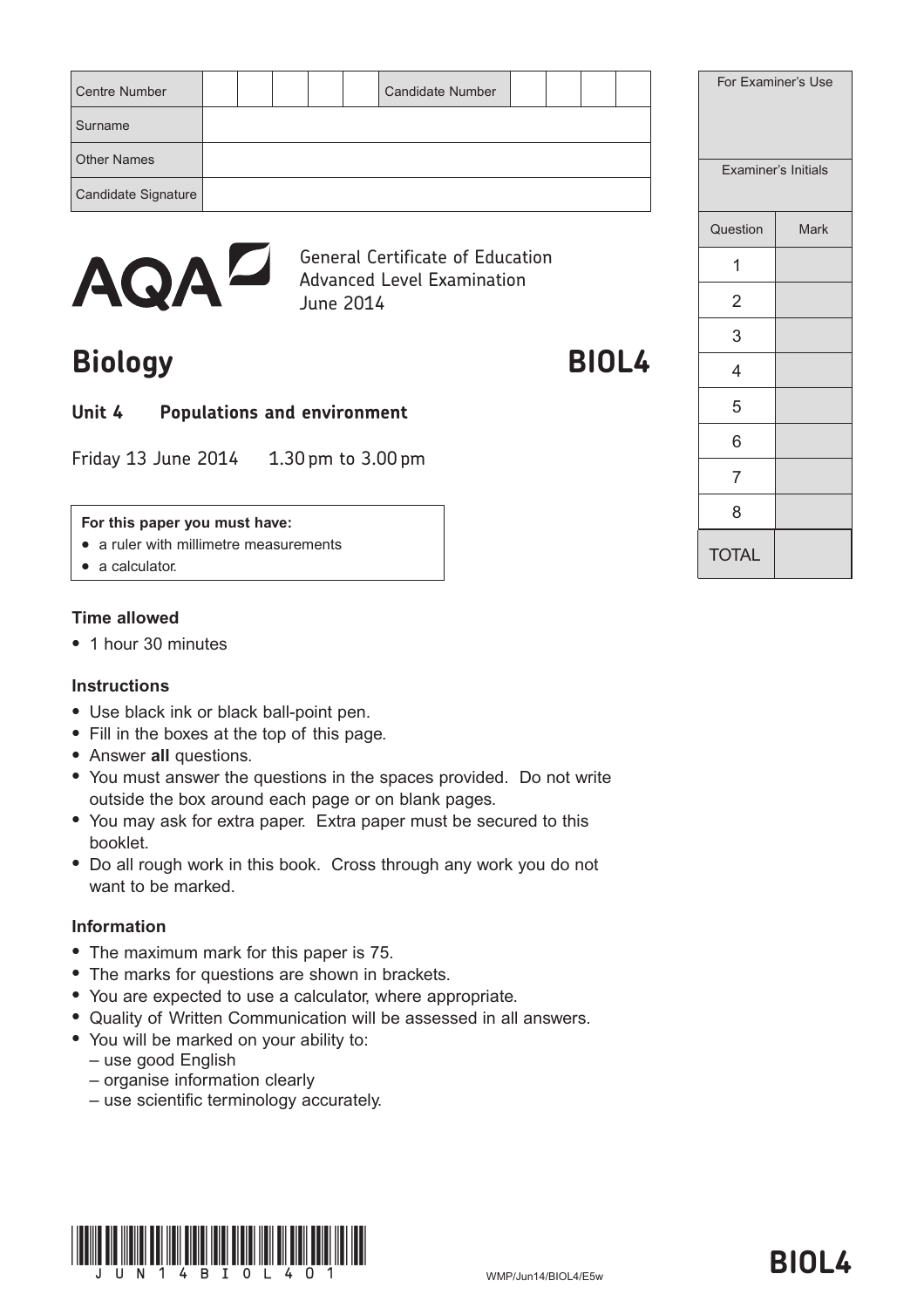

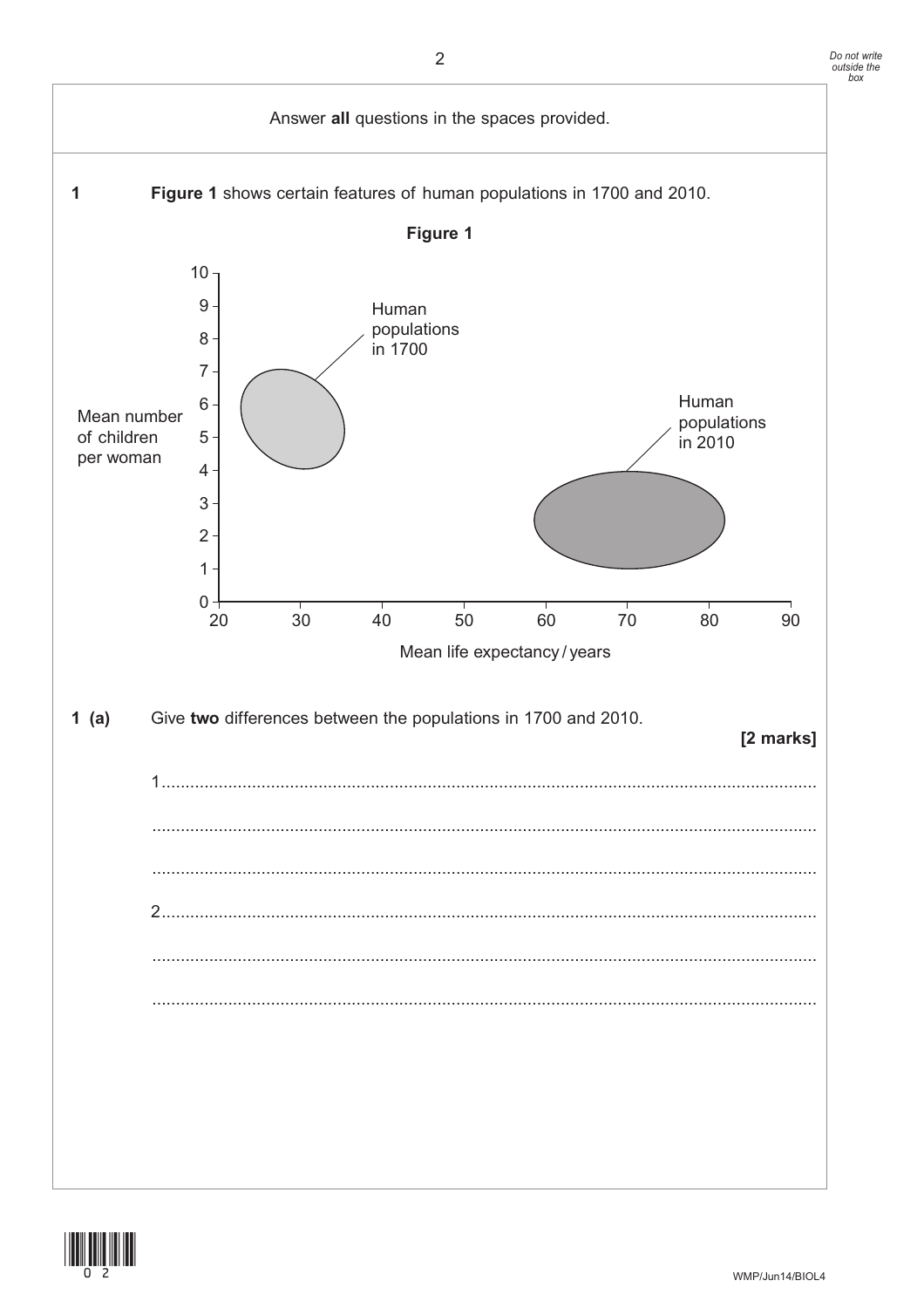$1$  (b) Suggest two reasons for the differences between the populations in 1700 and 2010. [2 marks]  $1 \quad \overline{\phantom{a}}$ 

 $1 (c)$ Table 1 shows some features relating to the human population in Italy in 2010.

## Table 1

| <b>Feature</b>                 |      |
|--------------------------------|------|
| Total population / millions    | 60 2 |
| Birth rate per 1000 population | 9.3  |
| Death rate per 1000 population | 97   |

Use the information in Table 1 to calculate the size of the population of Italy in 2011. Show your working.

[2 marks]



Turn over ▶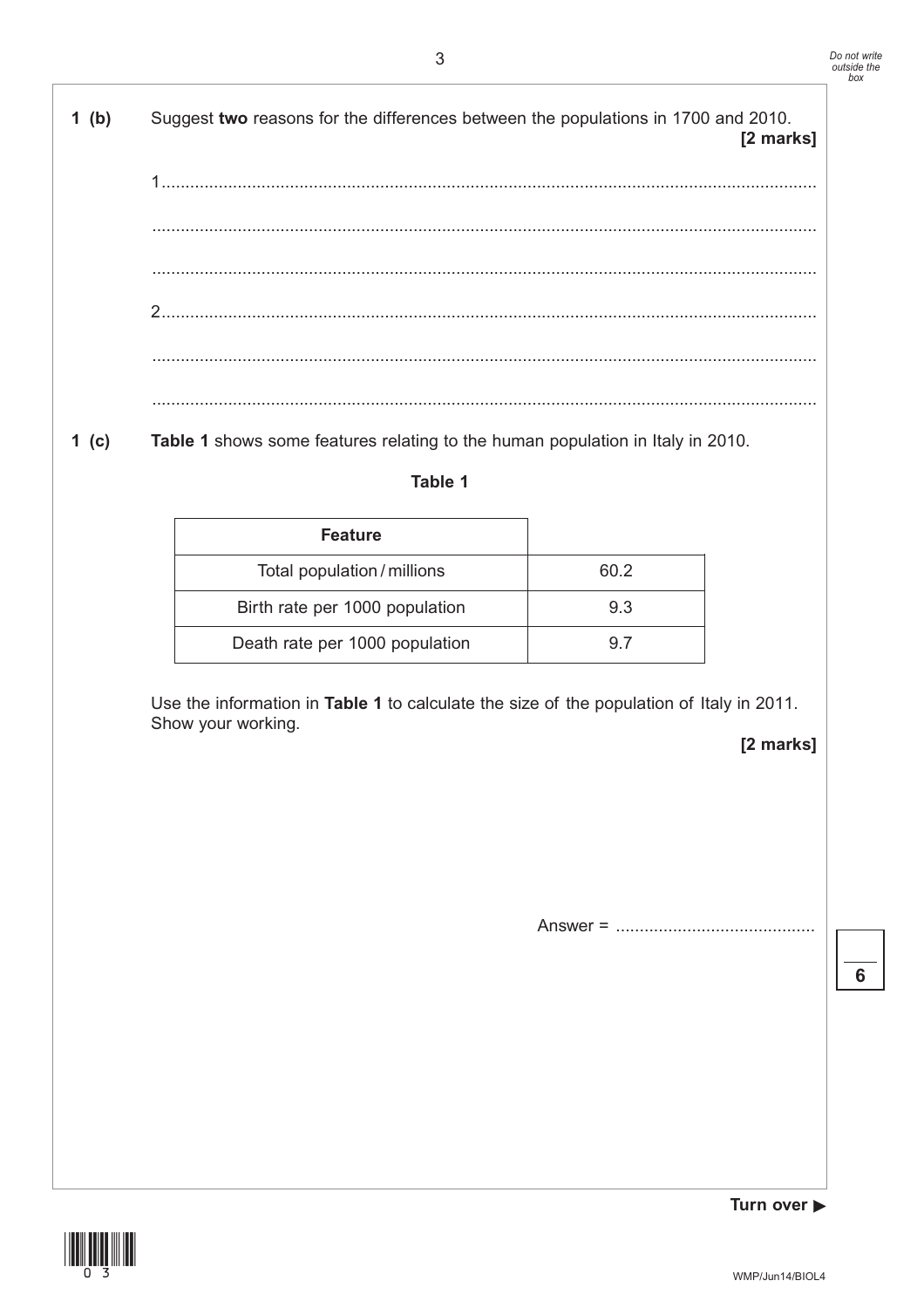| $\mathbf{2}$ | Upwelling is a process where water moves from deeper parts of the sea to the<br>surface. This water contains a lot of nutrients from the remains of dead organisms.        |
|--------------|----------------------------------------------------------------------------------------------------------------------------------------------------------------------------|
| $2$ (a) (i)  | Nitrates and phosphates are two of these nutrients. They provide a source of nitrogen<br>and phosphorus for cells.                                                         |
|              | Give a biological molecule that contains:<br>[2 marks]                                                                                                                     |
|              |                                                                                                                                                                            |
|              |                                                                                                                                                                            |
|              | 2 (a) (ii) Describe the role of microorganisms in producing nitrates from the remains of dead<br>organisms.                                                                |
|              | [3 marks]                                                                                                                                                                  |
|              |                                                                                                                                                                            |
|              |                                                                                                                                                                            |
|              |                                                                                                                                                                            |
|              |                                                                                                                                                                            |
|              |                                                                                                                                                                            |
|              |                                                                                                                                                                            |
|              |                                                                                                                                                                            |
|              |                                                                                                                                                                            |
|              |                                                                                                                                                                            |
| 2(b)         | Upwelling often results in high primary productivity in coastal waters.<br>Explain why some of the most productive fishing areas are found in coastal waters.<br>[2 marks] |
|              |                                                                                                                                                                            |
|              |                                                                                                                                                                            |
|              |                                                                                                                                                                            |
|              |                                                                                                                                                                            |
|              |                                                                                                                                                                            |

 $\overline{7}$ 

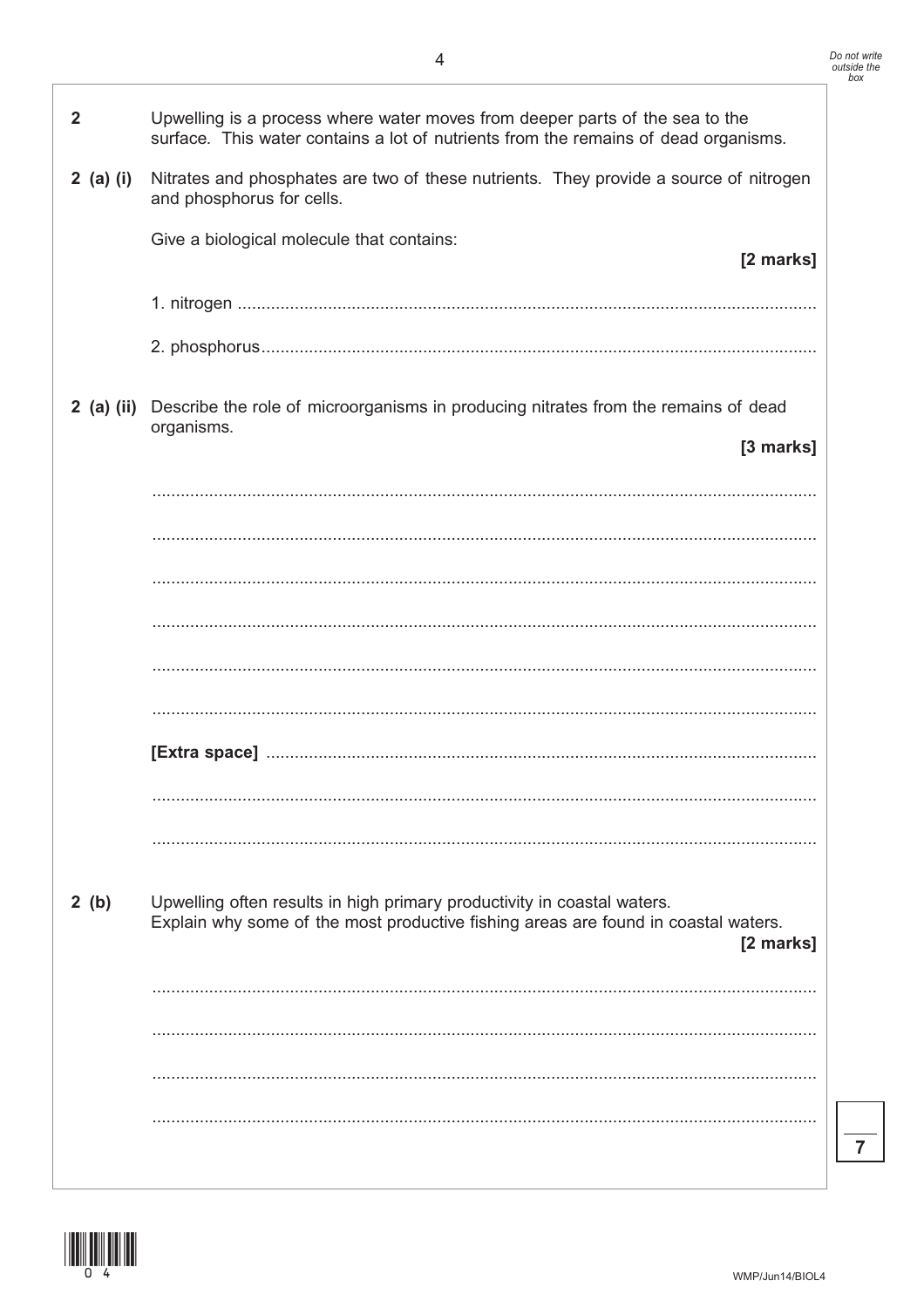| 3    | Farmland previously used for growing crops was left for 30 years and developed into<br>woodland. During this period, ecologists recorded an increase in the diversity of<br>birds in the area. |
|------|------------------------------------------------------------------------------------------------------------------------------------------------------------------------------------------------|
| 3(a) | Name the process that resulted in the development of woodland from farmland.<br>[1 mark]                                                                                                       |
| 3(b) | Explain the increase in the diversity of birds as the woodland developed.<br>[3 marks]                                                                                                         |
|      |                                                                                                                                                                                                |
|      |                                                                                                                                                                                                |
|      |                                                                                                                                                                                                |
|      |                                                                                                                                                                                                |
|      |                                                                                                                                                                                                |
|      |                                                                                                                                                                                                |
|      |                                                                                                                                                                                                |
|      |                                                                                                                                                                                                |
|      | Question 3 continues on the next page                                                                                                                                                          |
|      |                                                                                                                                                                                                |
|      |                                                                                                                                                                                                |
|      |                                                                                                                                                                                                |
|      |                                                                                                                                                                                                |
|      |                                                                                                                                                                                                |

 $\overline{5}$ 

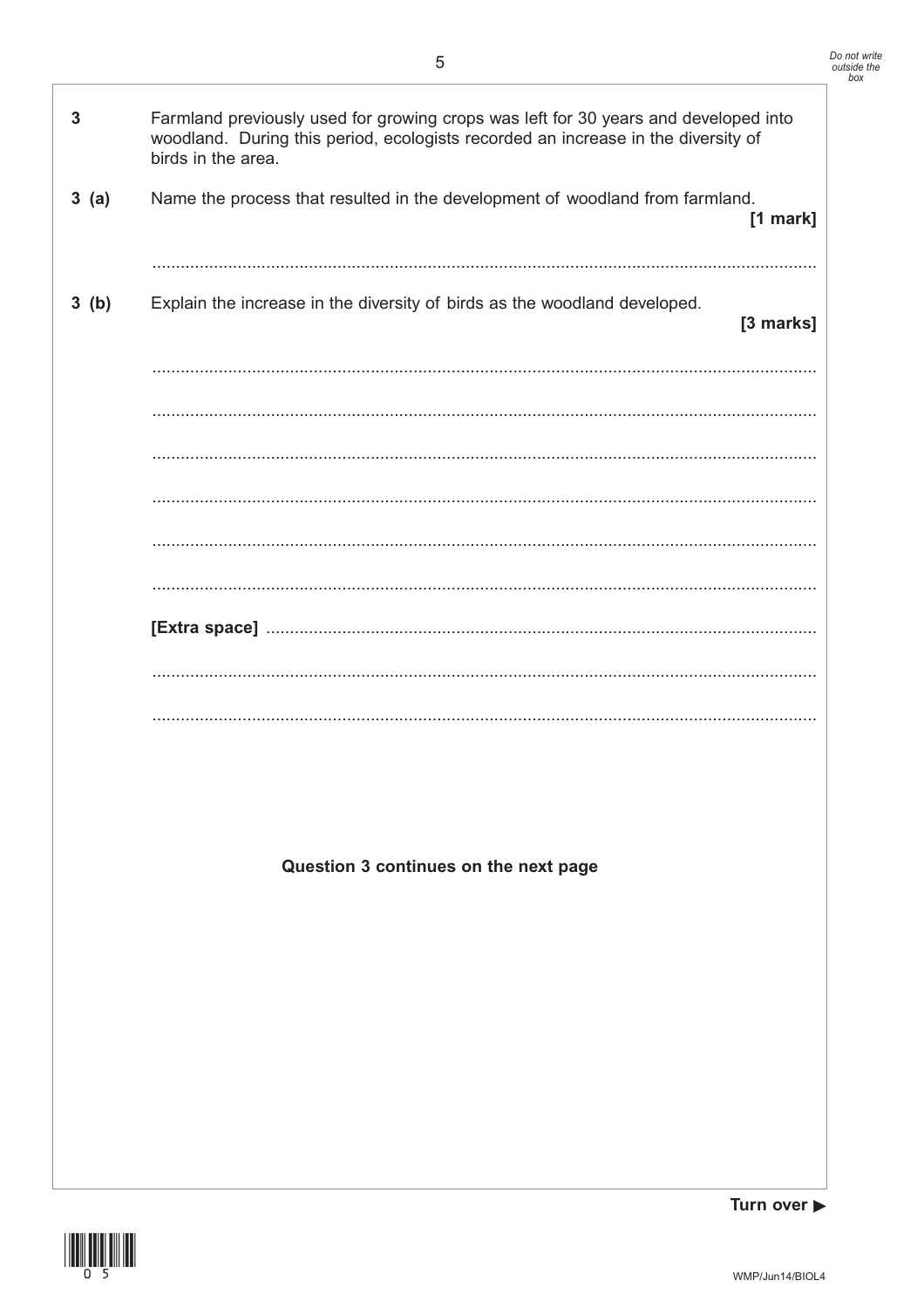

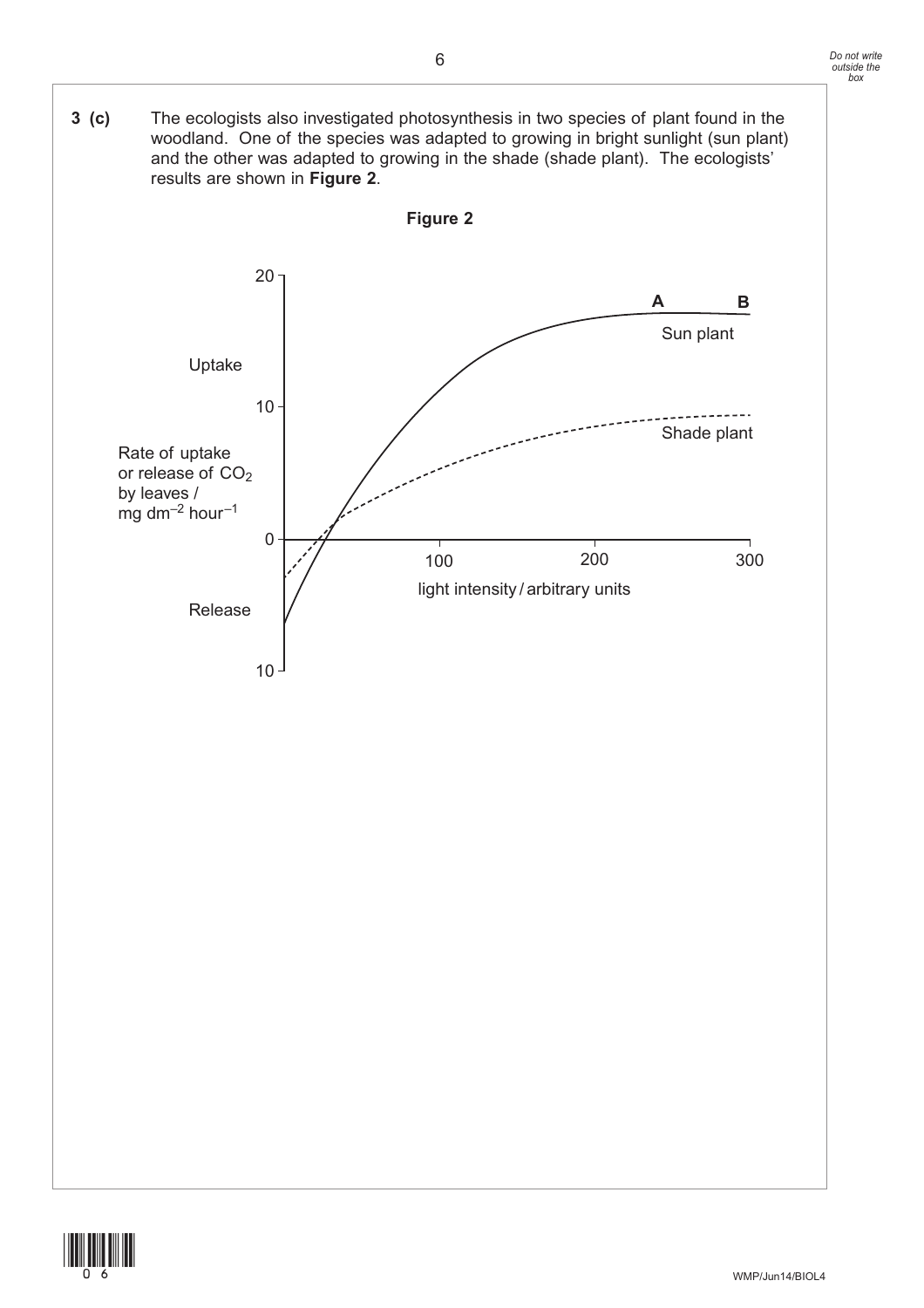| $3$ (c) (i) | Give two factors which could be limiting the rate of photosynthesis in the sun plant<br>between points A and B on Figure 2.                             | $[1$ mark] |
|-------------|---------------------------------------------------------------------------------------------------------------------------------------------------------|------------|
|             |                                                                                                                                                         |            |
|             |                                                                                                                                                         |            |
|             | 3 (c) (ii) Explain why $CO2$ uptake is a measure of net productivity.                                                                                   | $[1$ mark] |
|             |                                                                                                                                                         |            |
|             |                                                                                                                                                         |            |
|             |                                                                                                                                                         |            |
|             |                                                                                                                                                         |            |
|             |                                                                                                                                                         |            |
|             | 3 (c) (iii) Use the information in Figure 2 to explain how the shade plant is better adapted<br>than the sun plant to growing at low light intensities. | [2 marks]  |
|             |                                                                                                                                                         |            |
|             |                                                                                                                                                         |            |
|             |                                                                                                                                                         |            |
|             |                                                                                                                                                         |            |
|             |                                                                                                                                                         |            |
|             |                                                                                                                                                         |            |
|             |                                                                                                                                                         |            |
|             |                                                                                                                                                         |            |

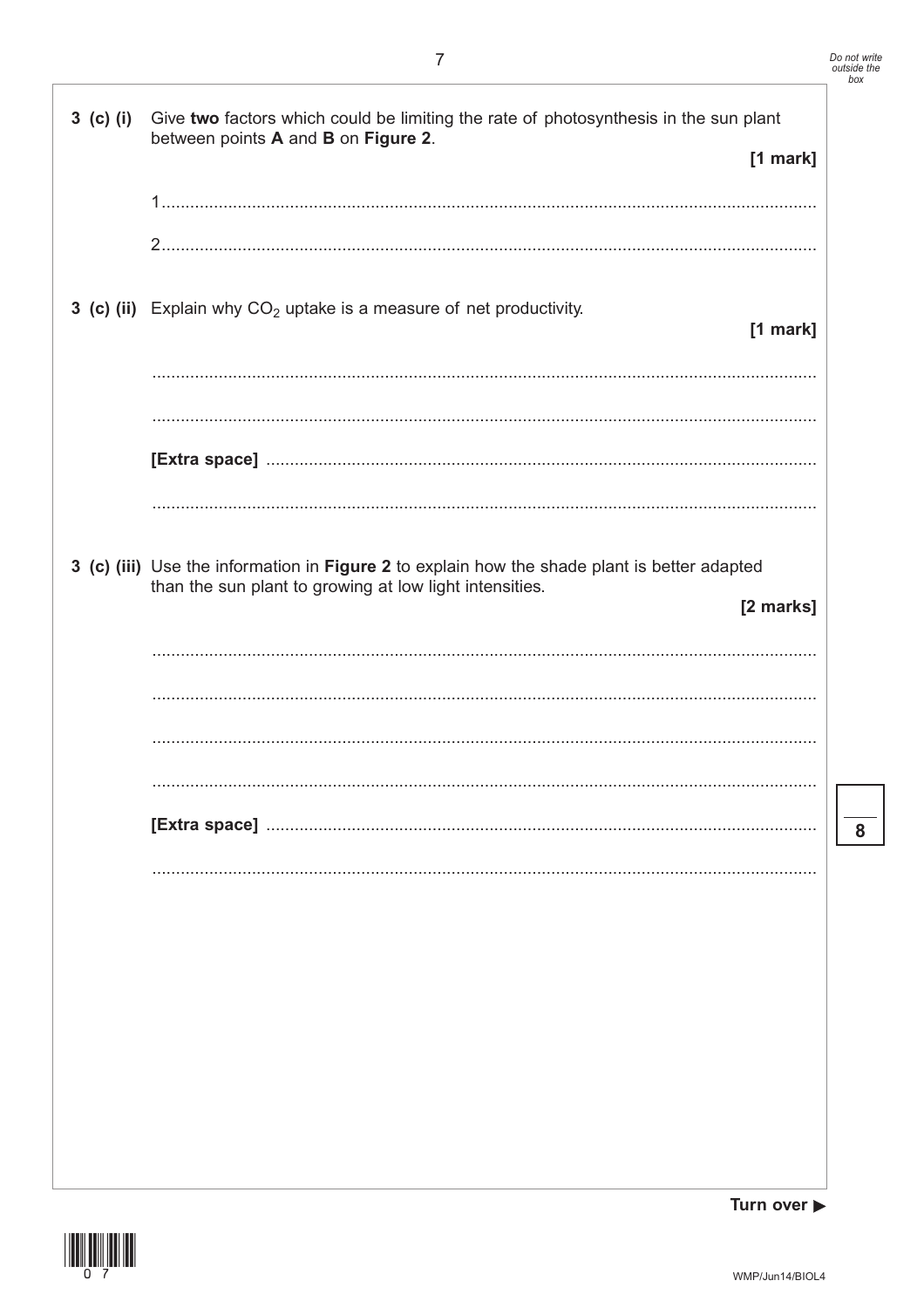



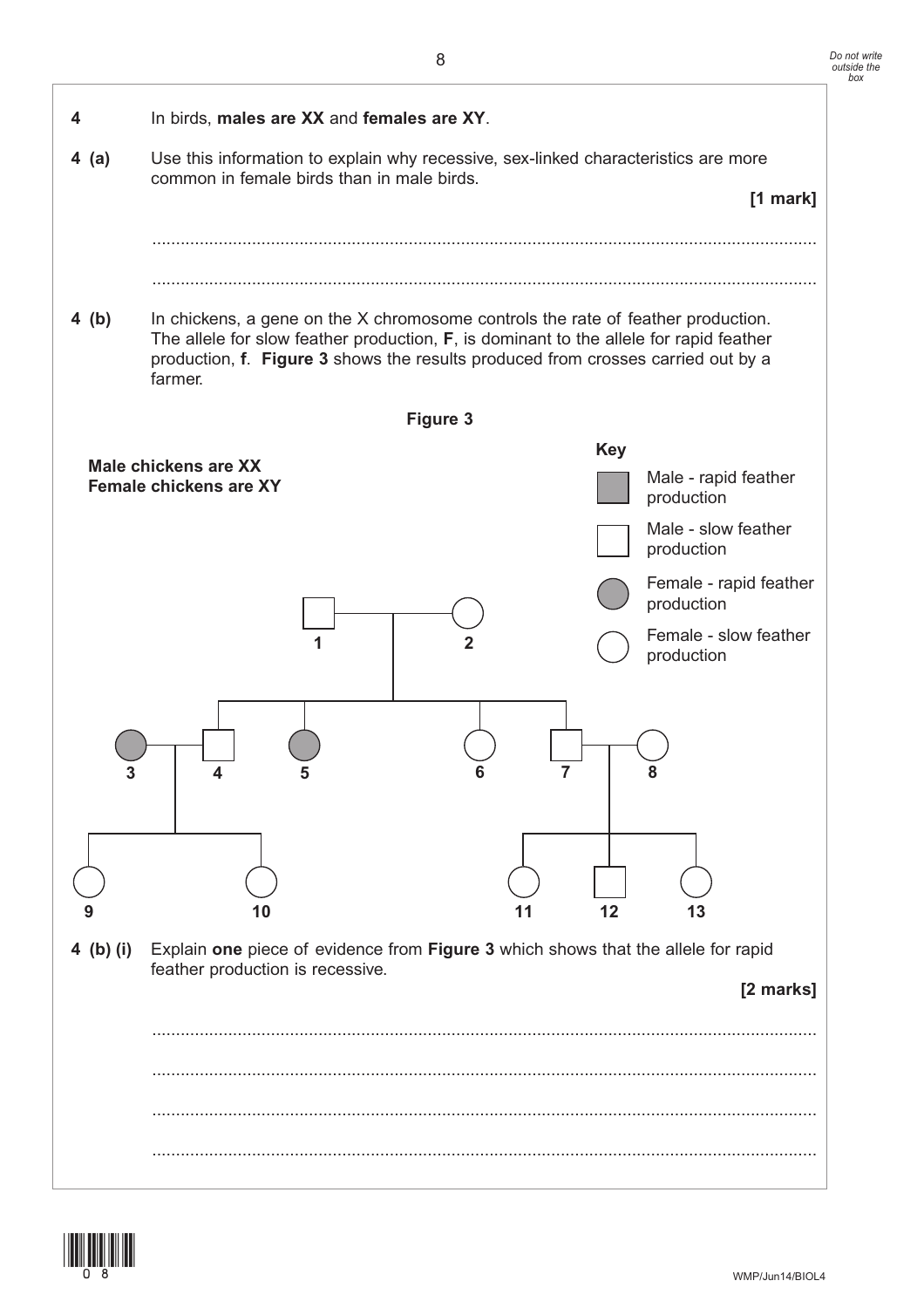|       | 4 (b) (ii) Give all the possible genotypes of the following chickens from Figure 3.                                                                                                                                                                       | [2 marks]  |
|-------|-----------------------------------------------------------------------------------------------------------------------------------------------------------------------------------------------------------------------------------------------------------|------------|
|       |                                                                                                                                                                                                                                                           |            |
|       |                                                                                                                                                                                                                                                           |            |
|       | 4 (b) (iii) A cross between two chickens produced four offspring. Two of these were males with<br>rapid feather production and two were females with slow feather production. Give the<br>genotypes of the parents.                                       | $[1$ mark] |
|       |                                                                                                                                                                                                                                                           |            |
| 4 (c) | Feather colour in one species of chicken is controlled by a pair of codominant alleles<br>which are not sex-linked. The allele $C^B$ codes for black feathers and the allele $C^W$<br>codes for white feathers. Heterozygous chickens are blue-feathered. |            |
|       | On a farm, 4% of the chickens were black-feathered. Use the Hardy–Weinberg<br>equation to calculate the percentage of this population that you would expect to be<br>blue-feathered. Show your working.                                                   | [3 marks]  |
|       |                                                                                                                                                                                                                                                           | $\%$       |



**9**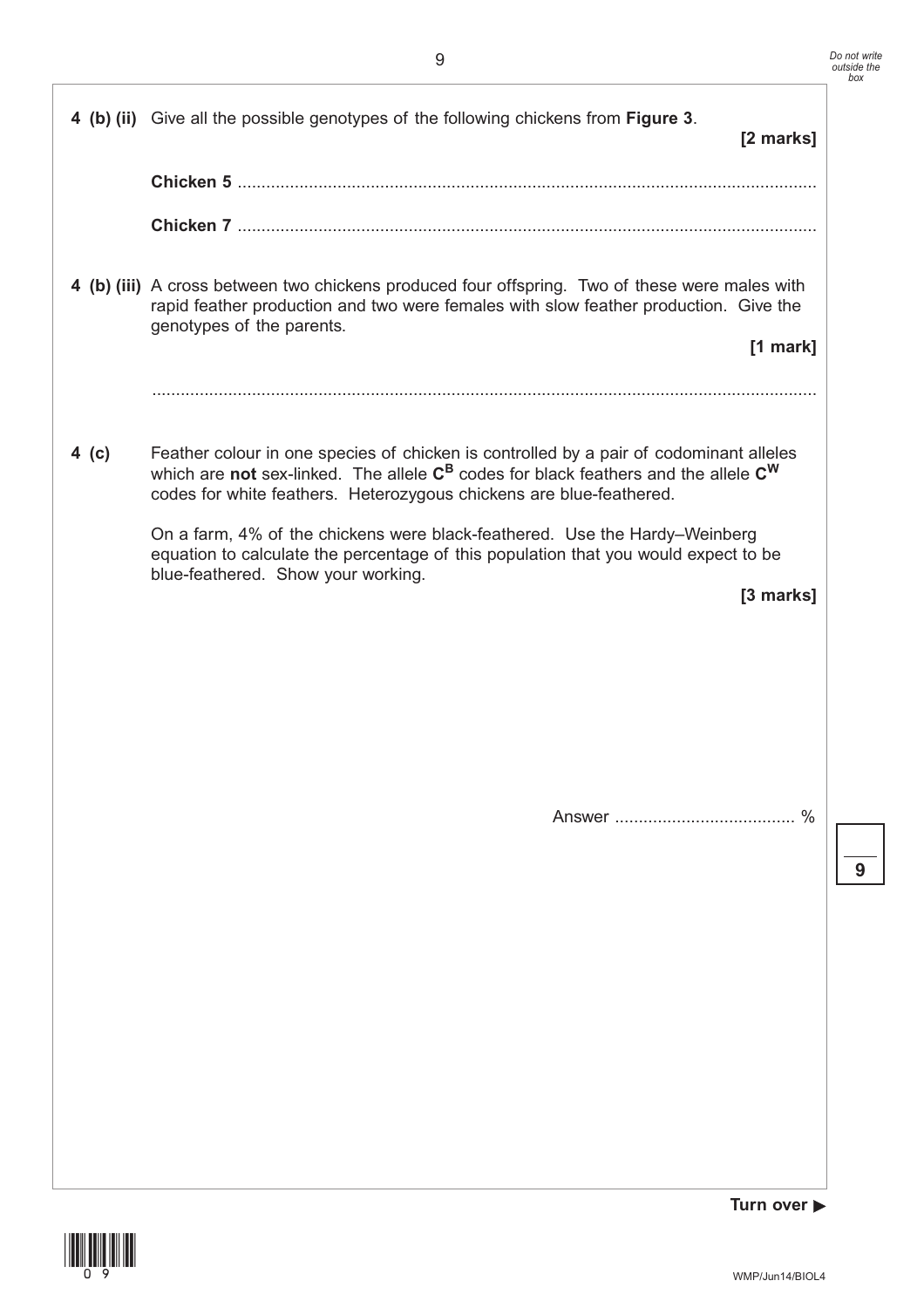**5** Malaria is a disease that destroys red blood cells. Scientists investigated whether certain red blood cell phenotypes were associated with developing severe or mild malaria. They compared the red blood cell phenotypes of hospital patients suffering from severe malaria with the red blood cell phenotypes of patients suffering from mild malaria. The results are shown in **Table 2**.

| Red blood cell phenotype | <b>Ratio of patients with</b><br>severe malaria : patients<br>with mild malaria |
|--------------------------|---------------------------------------------------------------------------------|
| Sickle cell trait        | 0.48 : 1                                                                        |
| Blood group A            | 2.45:1                                                                          |
| Blood group O            | 0.96 : 1                                                                        |

**Table 2**

**5 (a)** Explain the advantage of presenting the results as a ratio.

# **[2 marks]**

............................................................................................................................................ ............................................................................................................................................ ............................................................................................................................................ ............................................................................................................................................ ............................................................................................................................................ **5 (b)** What do these data show about the effect of red blood cell phenotypes on the chance of developing severe malaria rather than mild malaria? **[2 marks]** ............................................................................................................................................ ............................................................................................................................................ ............................................................................................................................................ ............................................................................................................................................ **[Extra space]** .................................................................................................................... ............................................................................................................................................

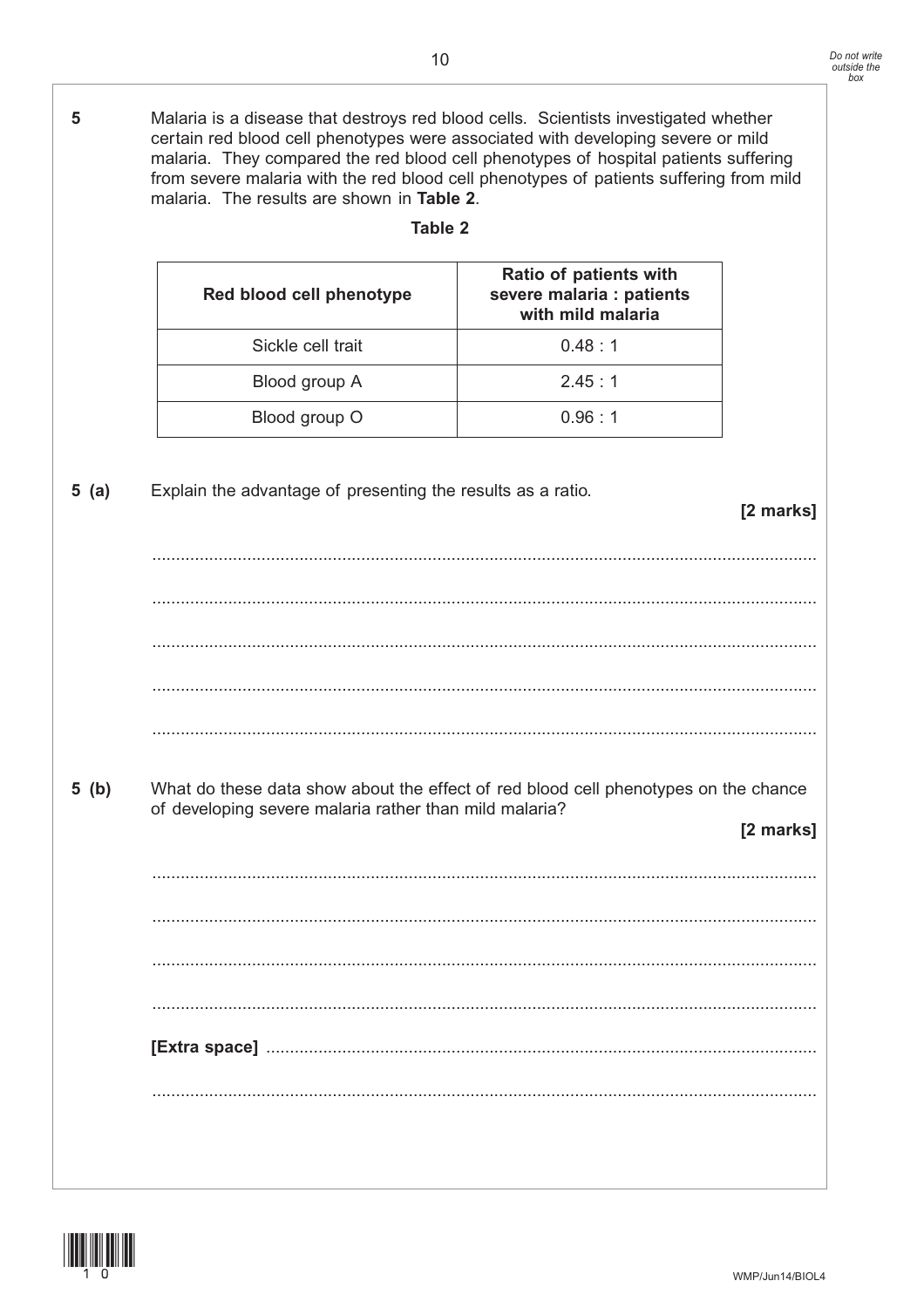$\overline{7}$ 

| 5( c ) | The allele for normal haemoglobin in red blood cells is Hb <sup>A</sup> . In some parts of Africa<br>where malaria occurs there is a high frequency in the population of the allele Hb <sup>C</sup> .<br>Individuals possessing the Hb <sup>C</sup> allele have a lower chance of developing severe<br>malaria. Severe malaria causes a large number of deaths in Africa. |
|--------|---------------------------------------------------------------------------------------------------------------------------------------------------------------------------------------------------------------------------------------------------------------------------------------------------------------------------------------------------------------------------|
|        | Explain the high frequency of the Hb <sup>c</sup> allele in areas where malaria occurs.<br>[3 marks]                                                                                                                                                                                                                                                                      |
|        |                                                                                                                                                                                                                                                                                                                                                                           |
|        |                                                                                                                                                                                                                                                                                                                                                                           |
|        |                                                                                                                                                                                                                                                                                                                                                                           |
|        |                                                                                                                                                                                                                                                                                                                                                                           |
|        |                                                                                                                                                                                                                                                                                                                                                                           |
|        |                                                                                                                                                                                                                                                                                                                                                                           |
|        |                                                                                                                                                                                                                                                                                                                                                                           |
|        |                                                                                                                                                                                                                                                                                                                                                                           |
|        |                                                                                                                                                                                                                                                                                                                                                                           |
|        |                                                                                                                                                                                                                                                                                                                                                                           |
|        | Turn over for the next question                                                                                                                                                                                                                                                                                                                                           |
|        |                                                                                                                                                                                                                                                                                                                                                                           |
|        |                                                                                                                                                                                                                                                                                                                                                                           |
|        |                                                                                                                                                                                                                                                                                                                                                                           |
|        |                                                                                                                                                                                                                                                                                                                                                                           |
|        |                                                                                                                                                                                                                                                                                                                                                                           |
|        |                                                                                                                                                                                                                                                                                                                                                                           |
|        |                                                                                                                                                                                                                                                                                                                                                                           |
|        |                                                                                                                                                                                                                                                                                                                                                                           |
|        |                                                                                                                                                                                                                                                                                                                                                                           |

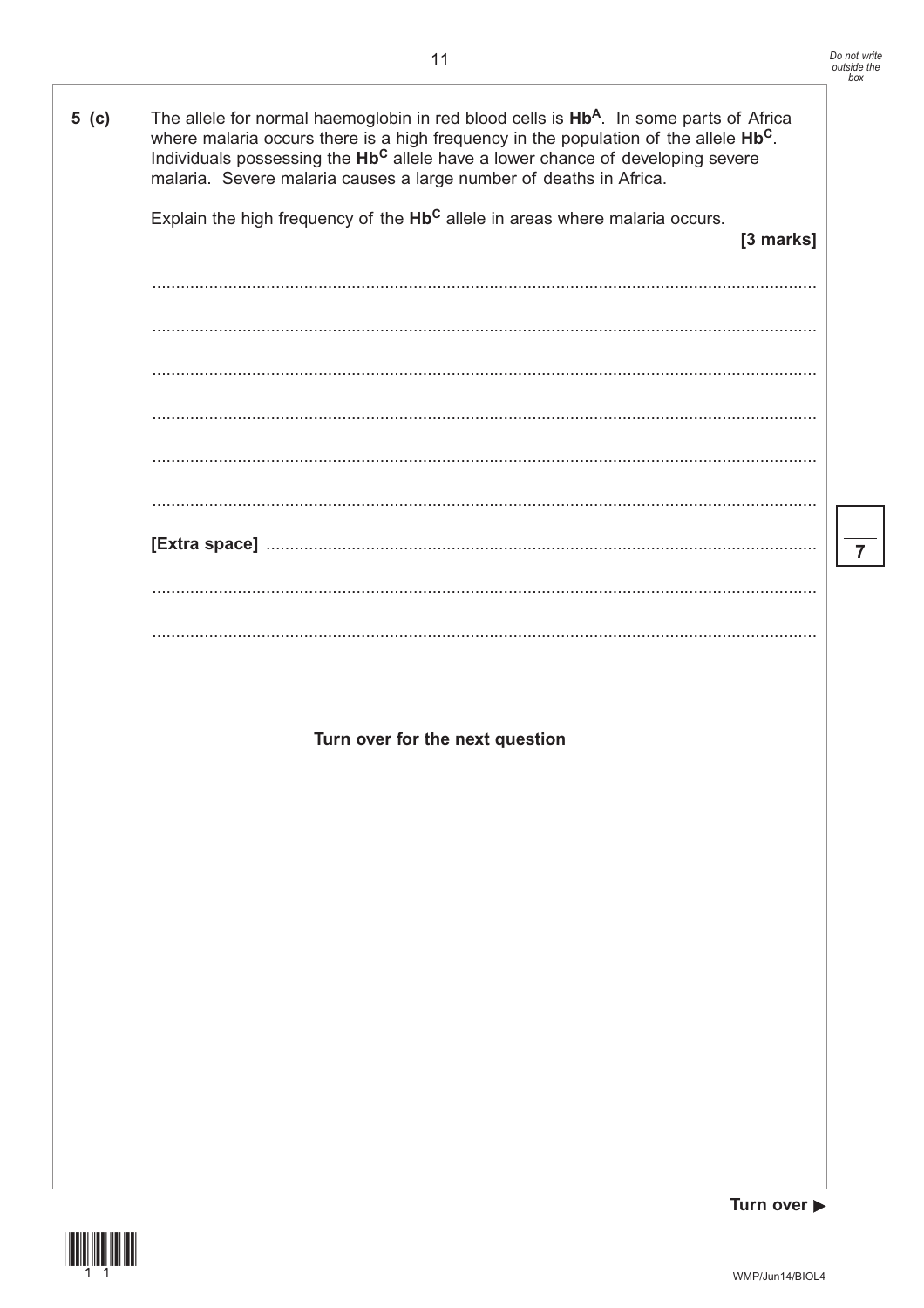

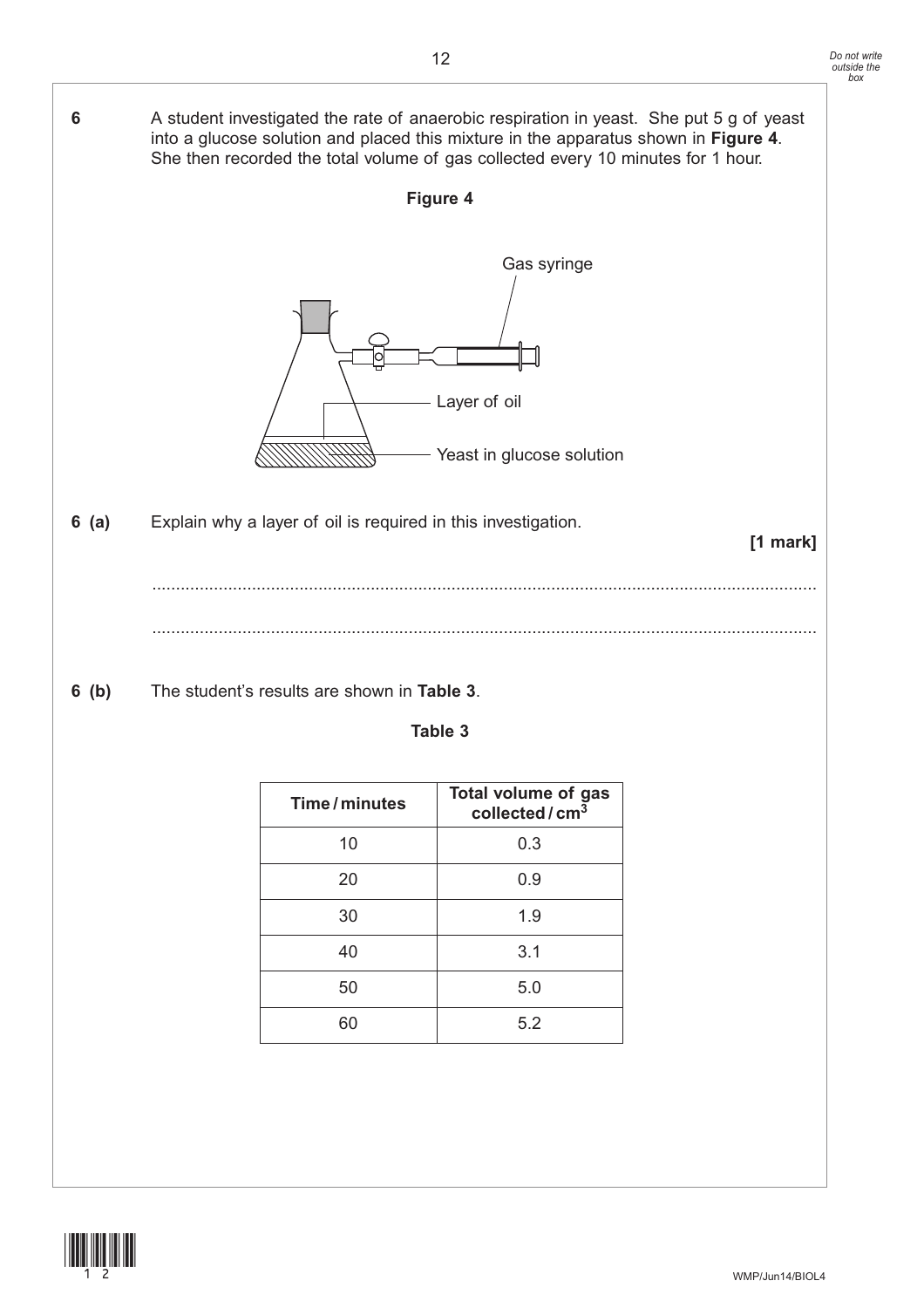|         | 6 (b) (i) Calculate the rate of gas production in $cm3 g-1 min-1$ during the first 40 minutes of this<br>investigation. Show your working.                                                                  |
|---------|-------------------------------------------------------------------------------------------------------------------------------------------------------------------------------------------------------------|
|         | [2 marks]                                                                                                                                                                                                   |
|         |                                                                                                                                                                                                             |
|         |                                                                                                                                                                                                             |
|         |                                                                                                                                                                                                             |
|         |                                                                                                                                                                                                             |
|         |                                                                                                                                                                                                             |
|         |                                                                                                                                                                                                             |
|         | 6 (b) (ii) Suggest why the rate of gas production decreased between 50 and 60 minutes.<br>$[1$ mark]                                                                                                        |
|         |                                                                                                                                                                                                             |
|         |                                                                                                                                                                                                             |
|         |                                                                                                                                                                                                             |
|         | 6 (b) (iii) Yeast can also respire aerobically. The student repeated the investigation with a<br>fresh sample of yeast in glucose solution, but without the oil. All other conditions<br>remained the same. |
|         | Explain what would happen to the volume of gas in the syringe if the yeast were only<br>respiring aerobically.                                                                                              |
|         | [2 marks]                                                                                                                                                                                                   |
|         |                                                                                                                                                                                                             |
|         |                                                                                                                                                                                                             |
|         |                                                                                                                                                                                                             |
|         |                                                                                                                                                                                                             |
|         |                                                                                                                                                                                                             |
| $6$ (c) | Respiration produces more ATP per molecule of glucose in the presence of oxygen                                                                                                                             |
|         | than it does when oxygen is absent. Explain why.<br>[2 marks]                                                                                                                                               |
|         |                                                                                                                                                                                                             |
|         |                                                                                                                                                                                                             |
|         |                                                                                                                                                                                                             |
|         |                                                                                                                                                                                                             |
|         |                                                                                                                                                                                                             |
|         |                                                                                                                                                                                                             |

 $\overline{\mathbf{8}}$ 

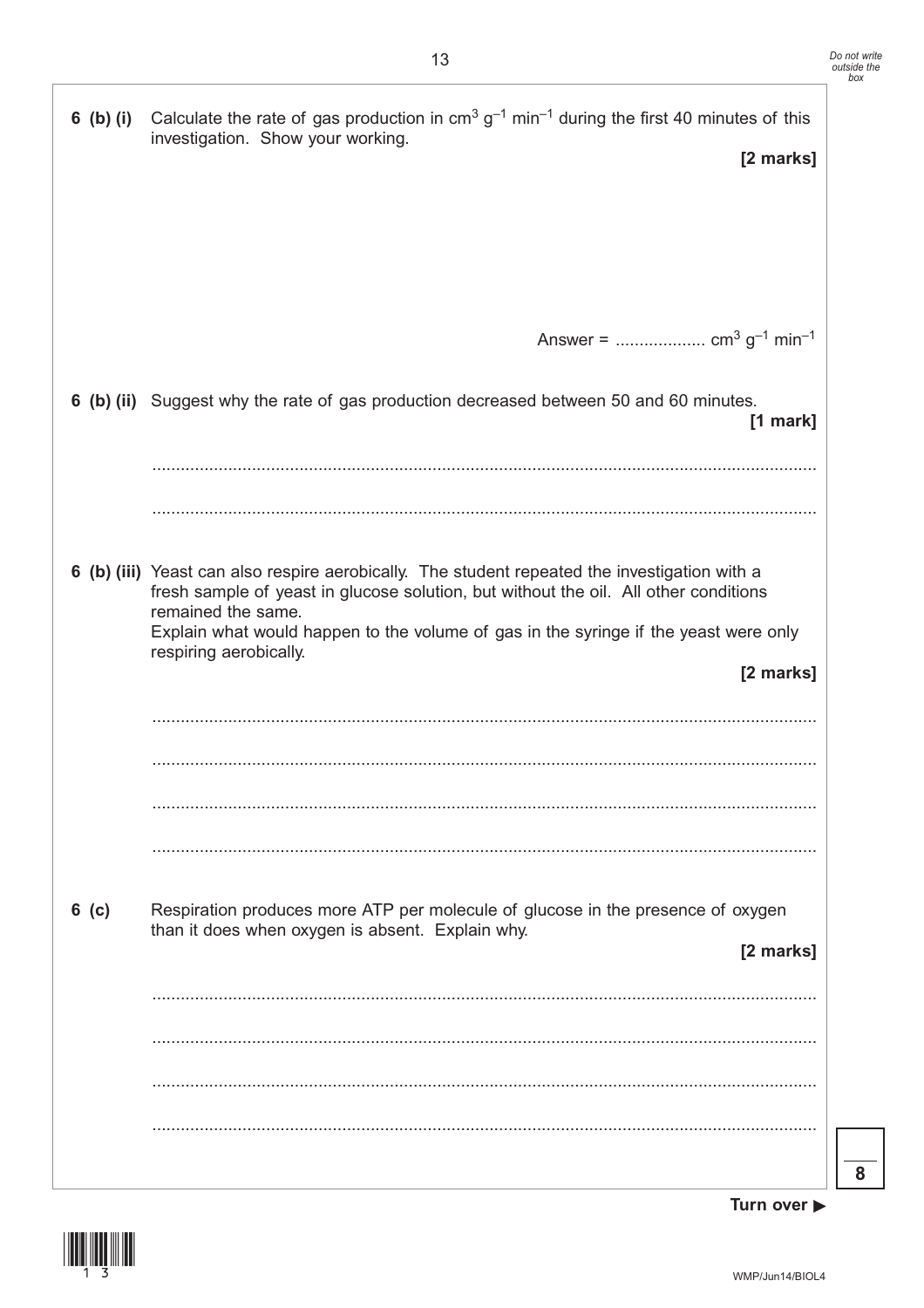| $\overline{7}$ | Hydrilla (Hydrilla verticillata) is an aquatic plant which has become a major pest of<br>waterways in parts of the USA. Hydrilla is not a native species of the USA. It was<br>introduced into natural habitats from aquariums. In many freshwater habitats it has<br>rapidly become the dominant plant species.                 |                |                            |                   |           |  |  |
|----------------|----------------------------------------------------------------------------------------------------------------------------------------------------------------------------------------------------------------------------------------------------------------------------------------------------------------------------------|----------------|----------------------------|-------------------|-----------|--|--|
| 7(a)           | In many freshwater habitats Hydrilla has rapidly become the dominant plant species.                                                                                                                                                                                                                                              |                |                            |                   |           |  |  |
|                | Suggest two reasons why.                                                                                                                                                                                                                                                                                                         |                |                            |                   | [2 marks] |  |  |
|                |                                                                                                                                                                                                                                                                                                                                  |                |                            |                   |           |  |  |
|                |                                                                                                                                                                                                                                                                                                                                  |                |                            |                   |           |  |  |
|                |                                                                                                                                                                                                                                                                                                                                  |                |                            |                   |           |  |  |
|                |                                                                                                                                                                                                                                                                                                                                  |                |                            |                   |           |  |  |
| 7(b)           | The spread of Hydrilla has had economic consequences for commercial activities and<br>for the government's environmental agency.                                                                                                                                                                                                 |                |                            |                   |           |  |  |
|                | Suggest two economic consequences of the spread of Hydrilla.                                                                                                                                                                                                                                                                     |                |                            |                   | [2 marks] |  |  |
|                |                                                                                                                                                                                                                                                                                                                                  |                |                            |                   |           |  |  |
|                |                                                                                                                                                                                                                                                                                                                                  |                |                            |                   |           |  |  |
|                |                                                                                                                                                                                                                                                                                                                                  |                |                            |                   |           |  |  |
|                |                                                                                                                                                                                                                                                                                                                                  |                |                            |                   |           |  |  |
|                |                                                                                                                                                                                                                                                                                                                                  |                |                            |                   |           |  |  |
| 7 (c)          | Scientists investigated the effect of the chemical fluridone as a method of controlling<br>Hydrilla. The study was carried out using samples of Hydrilla grown under controlled<br>laboratory conditions. Several samples of the plant were grown at different<br>concentrations of fluridone. The results are shown in Table 4. |                |                            |                   |           |  |  |
|                |                                                                                                                                                                                                                                                                                                                                  | Table 4        |                            |                   |           |  |  |
|                |                                                                                                                                                                                                                                                                                                                                  |                |                            | Days of treatment |           |  |  |
|                |                                                                                                                                                                                                                                                                                                                                  | $\overline{0}$ | 20                         | 40                | 60        |  |  |
|                | <b>Concentration of</b><br>fluridone/ $\mu$ g dm <sup>-3</sup>                                                                                                                                                                                                                                                                   |                | Mean biomass of Hydrilla/g |                   |           |  |  |
|                | 0.0                                                                                                                                                                                                                                                                                                                              | 5.0            | 16.4                       | 20.9              | 33.4      |  |  |
|                | 0.5                                                                                                                                                                                                                                                                                                                              | 5.0            | 14.1                       | 18.2              | 31.3      |  |  |
|                | 1.0                                                                                                                                                                                                                                                                                                                              | 5.0            | 9.7                        | 8.9               | 7.4       |  |  |

5.0 5.0 4.6 2.8 1.3

25.0 5.0 3.2 1.6 0.4

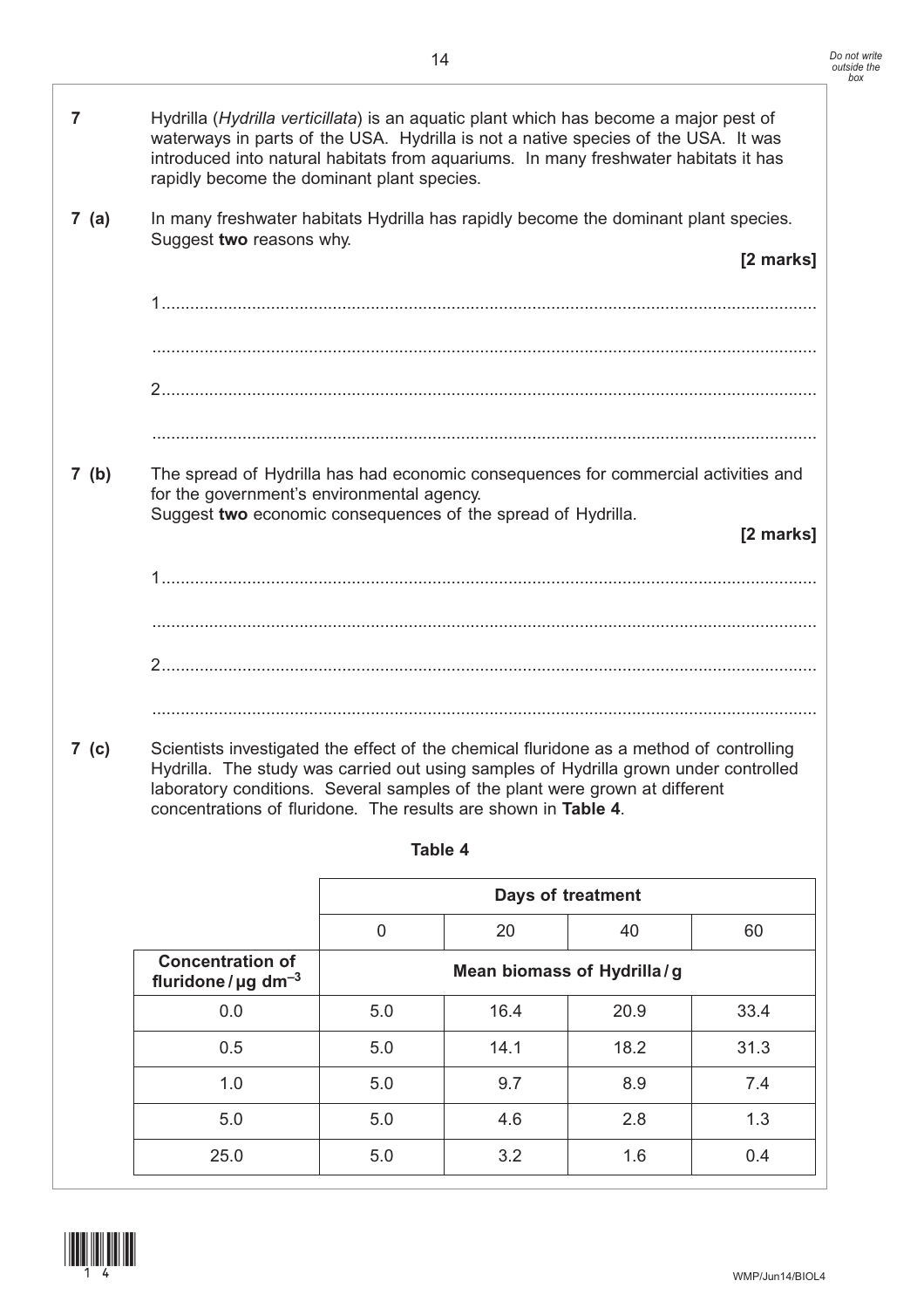| 7 (c) (i)  | The scientists obtained the biomass of each sample by heating it at 75 $\degree$ C for 2 hours.<br>They then weighed the sample, reheated it for 15 minutes and weighed it again. They<br>continued this cycle of reheating and weighing until they found the sample had a<br>constant mass.                                                           |
|------------|--------------------------------------------------------------------------------------------------------------------------------------------------------------------------------------------------------------------------------------------------------------------------------------------------------------------------------------------------------|
|            | Explain how this method helped to provide a reliable measurement of the biomass.<br>[2 marks]                                                                                                                                                                                                                                                          |
|            |                                                                                                                                                                                                                                                                                                                                                        |
|            |                                                                                                                                                                                                                                                                                                                                                        |
| 7 (c) (ii) | A scientist reviewed the results of this investigation. He suggested that fluridone<br>should be used in the habitat at a concentration of 5.0 $\mu$ g dm <sup>-3</sup> rather than at the<br>other concentrations tested. Use the information provided and your knowledge of<br>chemical control to explain why he made this suggestion.<br>[4 marks] |
|            |                                                                                                                                                                                                                                                                                                                                                        |
|            |                                                                                                                                                                                                                                                                                                                                                        |
|            |                                                                                                                                                                                                                                                                                                                                                        |
|            |                                                                                                                                                                                                                                                                                                                                                        |
|            |                                                                                                                                                                                                                                                                                                                                                        |
|            |                                                                                                                                                                                                                                                                                                                                                        |
|            |                                                                                                                                                                                                                                                                                                                                                        |
|            |                                                                                                                                                                                                                                                                                                                                                        |
|            |                                                                                                                                                                                                                                                                                                                                                        |
|            |                                                                                                                                                                                                                                                                                                                                                        |
|            |                                                                                                                                                                                                                                                                                                                                                        |
|            |                                                                                                                                                                                                                                                                                                                                                        |
|            |                                                                                                                                                                                                                                                                                                                                                        |
|            |                                                                                                                                                                                                                                                                                                                                                        |
|            |                                                                                                                                                                                                                                                                                                                                                        |
|            |                                                                                                                                                                                                                                                                                                                                                        |
|            | Question 7 continues on the next page                                                                                                                                                                                                                                                                                                                  |

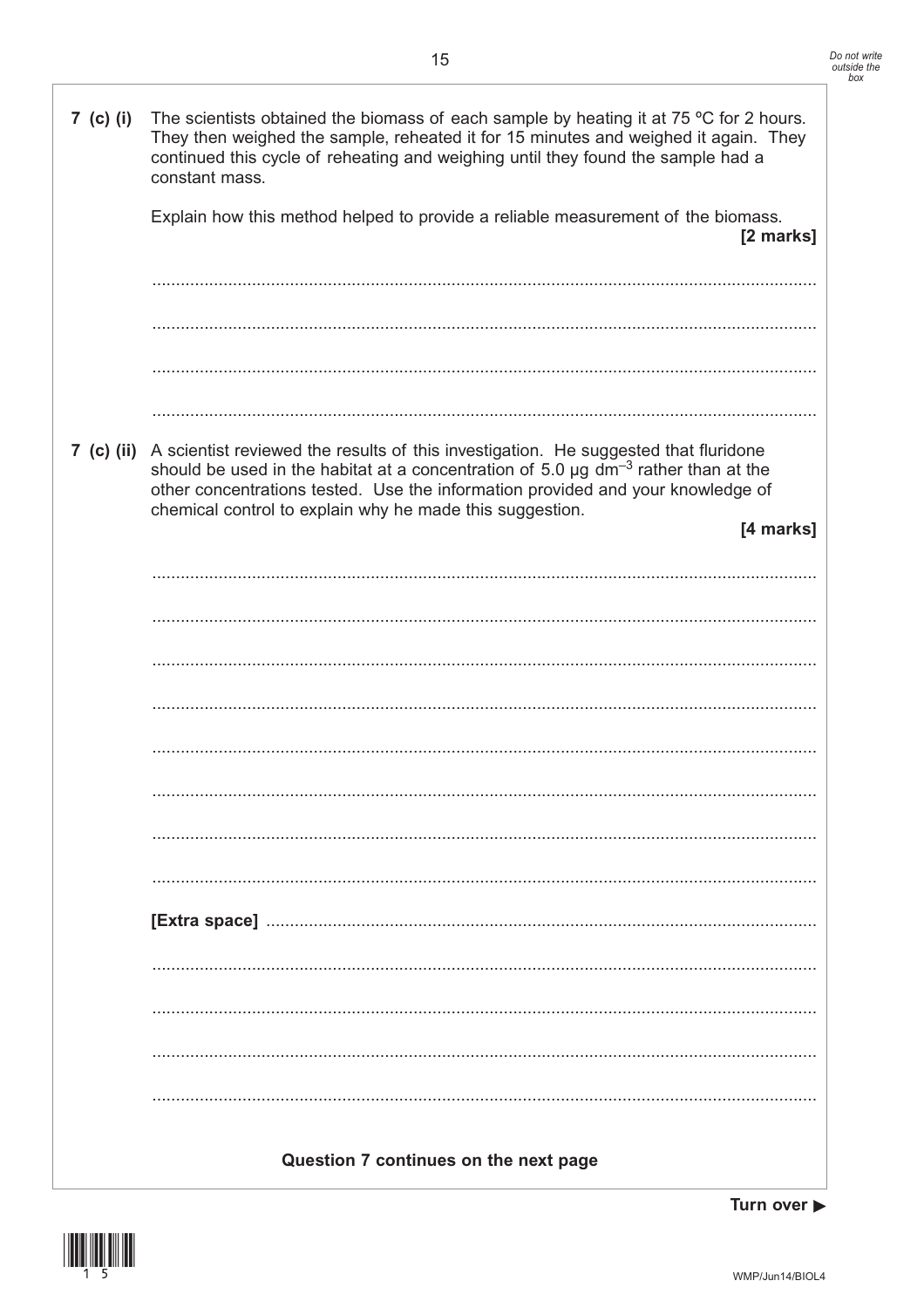|            | Experiment 1 - Hydrilla left untreated<br>Experiment $2$ – Hydrilla treated with the fungus<br>Experiment 3 - Hydrilla treated with fluridone<br>Experiment $4$ – Hydrilla treated with both fluridone and the fungus.<br>$\bullet$ |    |
|------------|-------------------------------------------------------------------------------------------------------------------------------------------------------------------------------------------------------------------------------------|----|
|            | The scientists determined the biomass of Hydrilla at the end of each experiment.                                                                                                                                                    |    |
| 7 (d) (i)  | Experiment 1 acted as a control. Explain why the scientists carried out experiment 1.<br>$[1$ mark]                                                                                                                                 |    |
|            |                                                                                                                                                                                                                                     |    |
| 7 (d) (ii) | The scientists isolated the fungus from the tissue of Hydrilla growing in its country of<br>origin. Suggest two possible advantages of using this fungus as the biological<br>control agent.                                        |    |
|            | [2 marks]                                                                                                                                                                                                                           |    |
|            |                                                                                                                                                                                                                                     |    |
|            |                                                                                                                                                                                                                                     |    |
|            |                                                                                                                                                                                                                                     |    |
|            | 7 (d) (iii) The treatment in experiment 4 was the most effective. Use your knowledge of<br>integrated pest control systems to suggest why the treatment in experiment 4 was the<br>most effective.                                  |    |
|            | [2 marks]                                                                                                                                                                                                                           |    |
|            |                                                                                                                                                                                                                                     |    |
|            |                                                                                                                                                                                                                                     |    |
|            |                                                                                                                                                                                                                                     |    |
|            | [Extra space]                                                                                                                                                                                                                       | 15 |
|            |                                                                                                                                                                                                                                     |    |
|            |                                                                                                                                                                                                                                     |    |
|            |                                                                                                                                                                                                                                     |    |
|            | WMP/Jun14/BIOL4                                                                                                                                                                                                                     |    |

**7 (d)** Scientists have also investigated the use of an integrated system to control Hydrilla.

four different experiments.

This involved using fluridone and a fungus as a biological control agent. They set up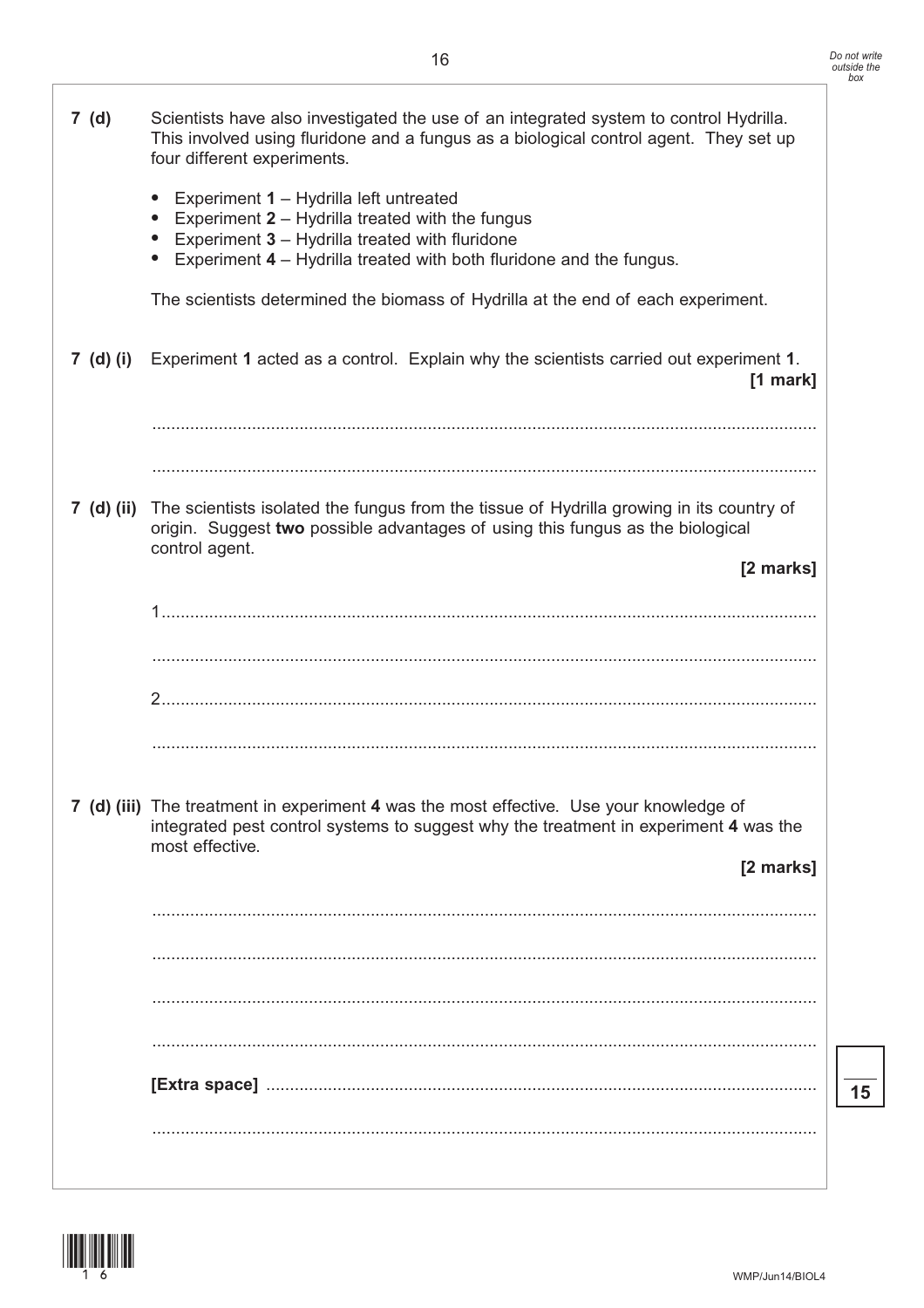| 8(a) | During the light-independent reaction of photosynthesis, carbon dioxide is converted<br>into organic substances. Describe how. |           |
|------|--------------------------------------------------------------------------------------------------------------------------------|-----------|
|      |                                                                                                                                | [6 marks] |
|      |                                                                                                                                |           |
|      |                                                                                                                                |           |
|      |                                                                                                                                |           |
|      |                                                                                                                                |           |
|      |                                                                                                                                |           |
|      |                                                                                                                                |           |
|      |                                                                                                                                |           |
|      |                                                                                                                                |           |
|      |                                                                                                                                |           |
|      |                                                                                                                                |           |
|      |                                                                                                                                |           |
|      |                                                                                                                                |           |
|      |                                                                                                                                |           |
|      |                                                                                                                                |           |
|      |                                                                                                                                |           |
|      |                                                                                                                                |           |
|      |                                                                                                                                |           |
|      |                                                                                                                                |           |
|      |                                                                                                                                |           |
|      |                                                                                                                                |           |
|      |                                                                                                                                |           |
|      |                                                                                                                                |           |
|      | Question 8 continues on the next page                                                                                          |           |

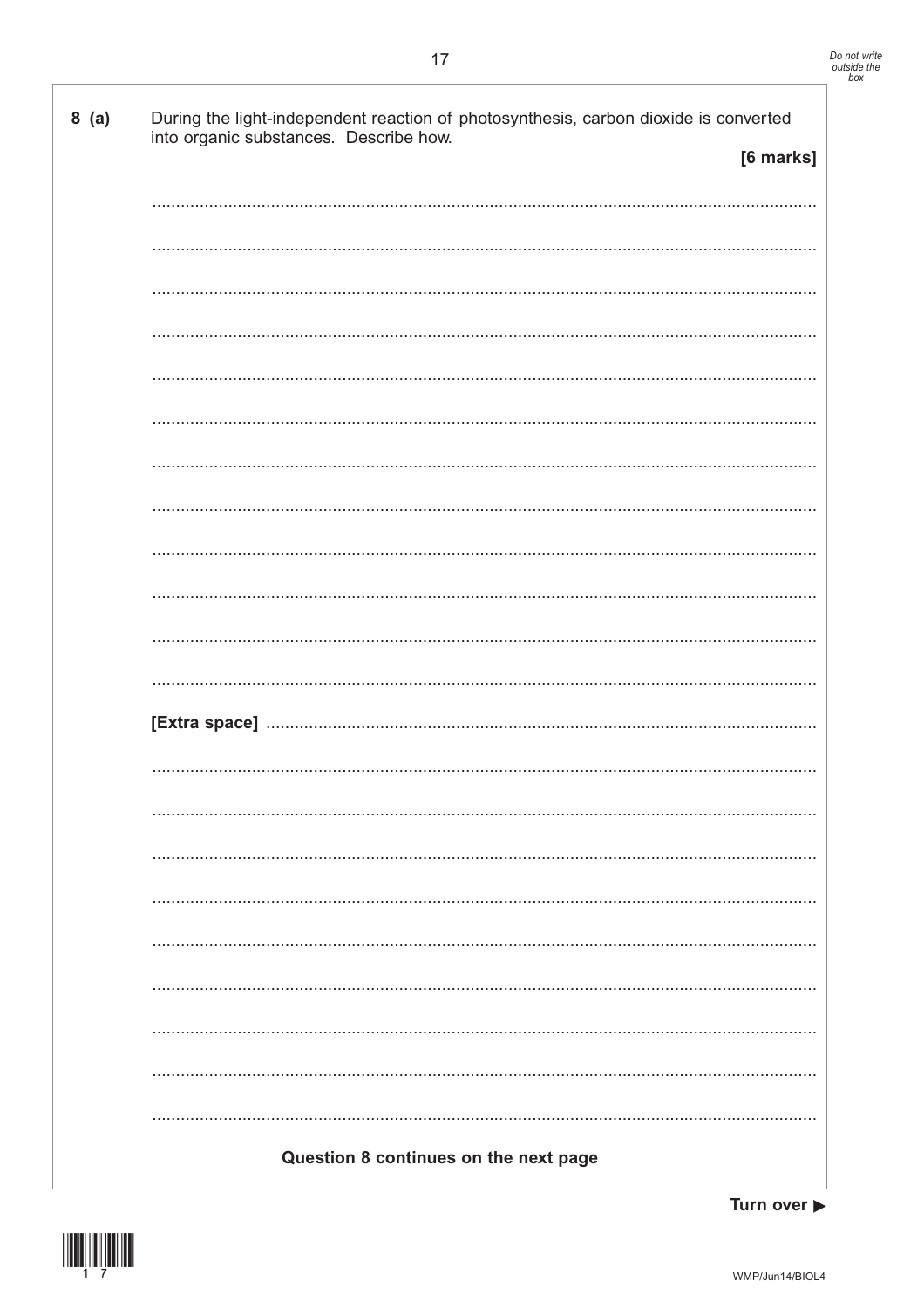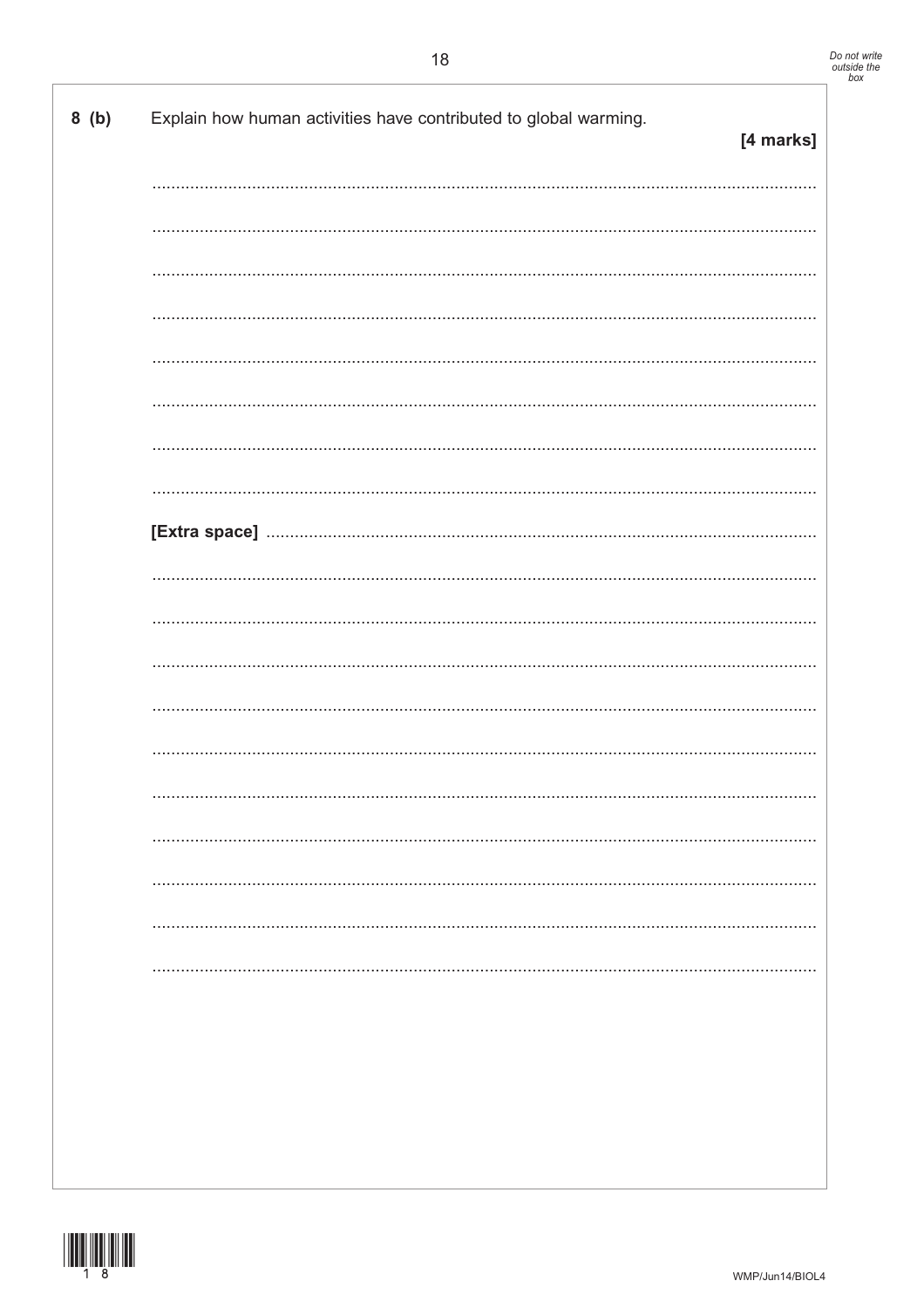

 $8(G)$ 

|  | <b>END OF QUESTIONS</b> |
|--|-------------------------|

| estimate the number of bluebells in a small woodland. |  |  |  | associated with a change in the population of bluebells. Describe how you could |
|-------------------------------------------------------|--|--|--|---------------------------------------------------------------------------------|
|                                                       |  |  |  | [5 marks]                                                                       |
|                                                       |  |  |  |                                                                                 |
|                                                       |  |  |  |                                                                                 |
|                                                       |  |  |  |                                                                                 |
|                                                       |  |  |  |                                                                                 |
|                                                       |  |  |  |                                                                                 |
|                                                       |  |  |  |                                                                                 |
|                                                       |  |  |  |                                                                                 |
|                                                       |  |  |  |                                                                                 |
|                                                       |  |  |  |                                                                                 |
|                                                       |  |  |  |                                                                                 |
|                                                       |  |  |  |                                                                                 |
|                                                       |  |  |  |                                                                                 |
|                                                       |  |  |  |                                                                                 |
|                                                       |  |  |  |                                                                                 |
|                                                       |  |  |  |                                                                                 |
|                                                       |  |  |  |                                                                                 |
|                                                       |  |  |  |                                                                                 |
|                                                       |  |  |  |                                                                                 |
|                                                       |  |  |  |                                                                                 |
|                                                       |  |  |  |                                                                                 |
|                                                       |  |  |  |                                                                                 |